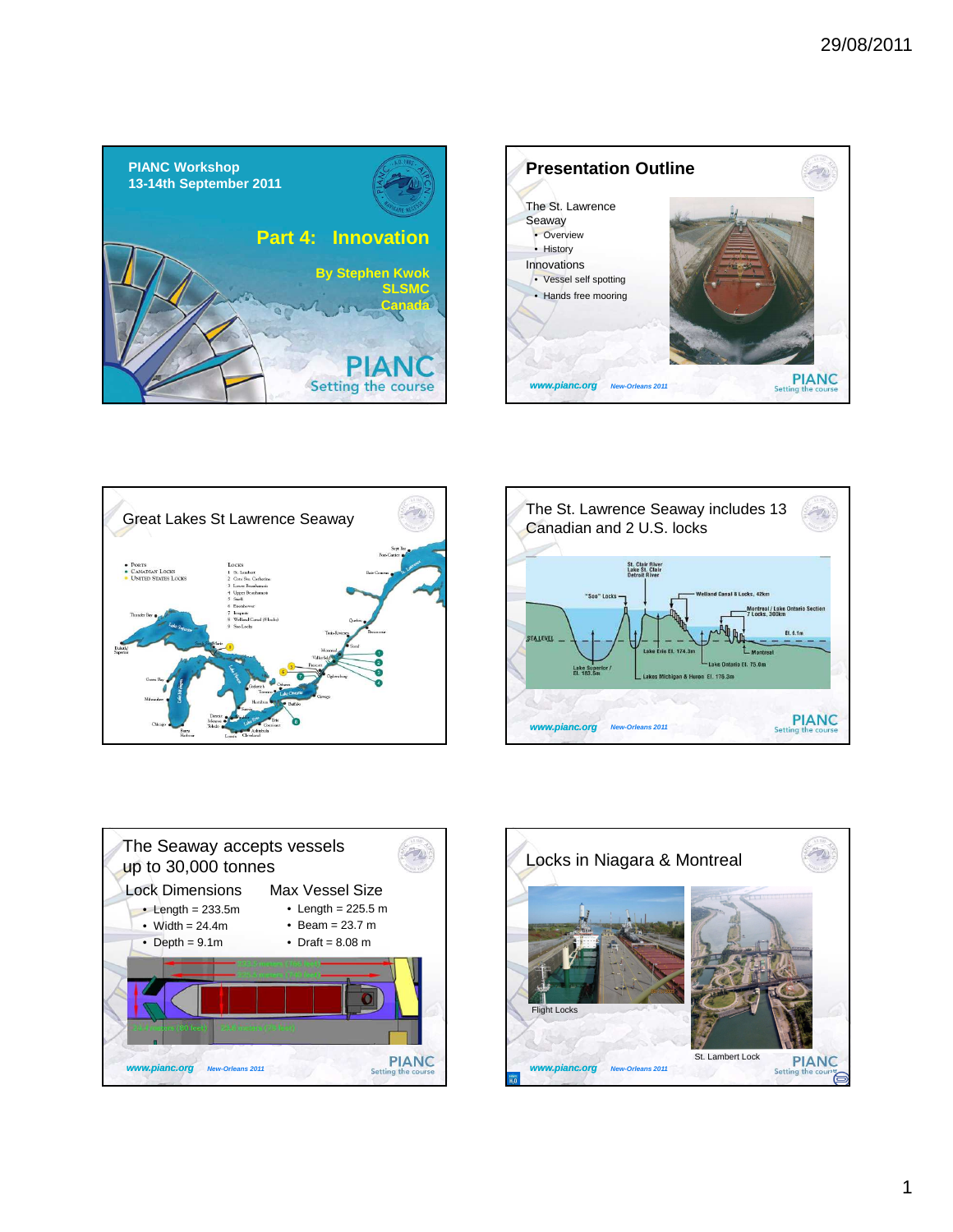







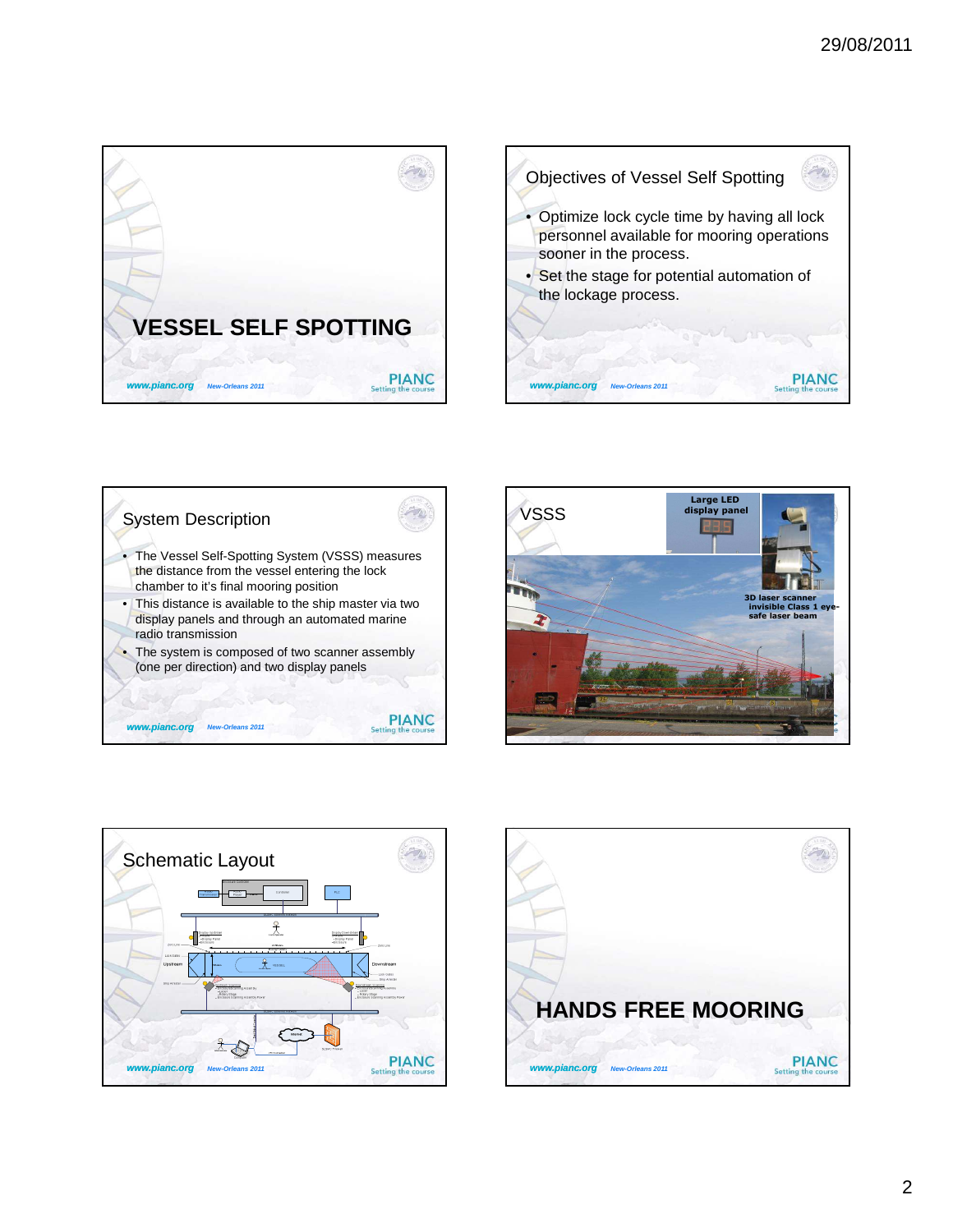**PIANC** 

Setti